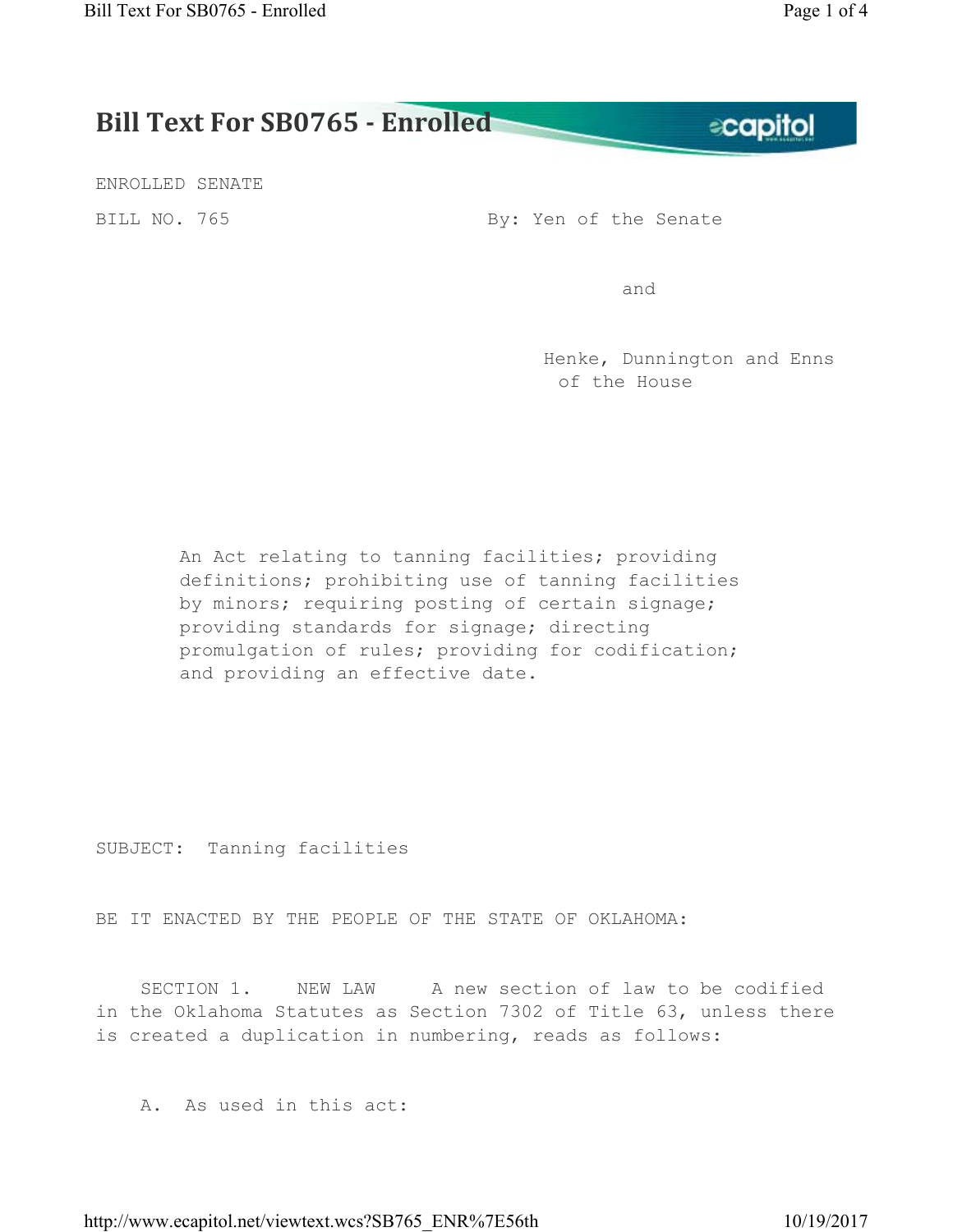1. "Phototherapy device" means equipment that emits ultraviolet radiation and is used in the diagnosis or treatment of disease or injury;

2. "Tanning device" means equipment that emits electromagnetic radiation having wavelengths in the air between two hundred (200) and four hundred (400) nanometers and that is used for tanning of human skin and any equipment used with that equipment including, but not limited to, protective eyewear, timers and handrails. For the purposes of this paragraph, "tanning device" shall not include a phototherapy device used, or prescribed for use, by a physician;

3. "Tanning facility" means any location, place, area, structure or business that provides persons access to any tanning device, including tanning salons, health clubs, apartments and condominiums, regardless of whether a fee is charged for access to tanning equipment; and

4. "Operator" means a person designated by the owner of a tanning facility or tanning device lessee to operate or to assist and instruct in the operation and use of the tanning facility or tanning device.

B. It shall be unlawful for any person under eighteen (18) years of age to use any tanning device of any tanning facility in this state.

C. A person who is the owner, lessee or operator of a tanning facility in this state shall post in a conspicuous place in each tanning facility owned, leased or operated by that person a notice developed by the State Department of Health that states all of the following:

1. That it is unlawful for a tanning facility or operator to allow a person under eighteen (18) years of age to use any tanning device;

http://www.ecapitol.net/viewtext.wcs?SB765\_ENR%7E56th 10/19/2017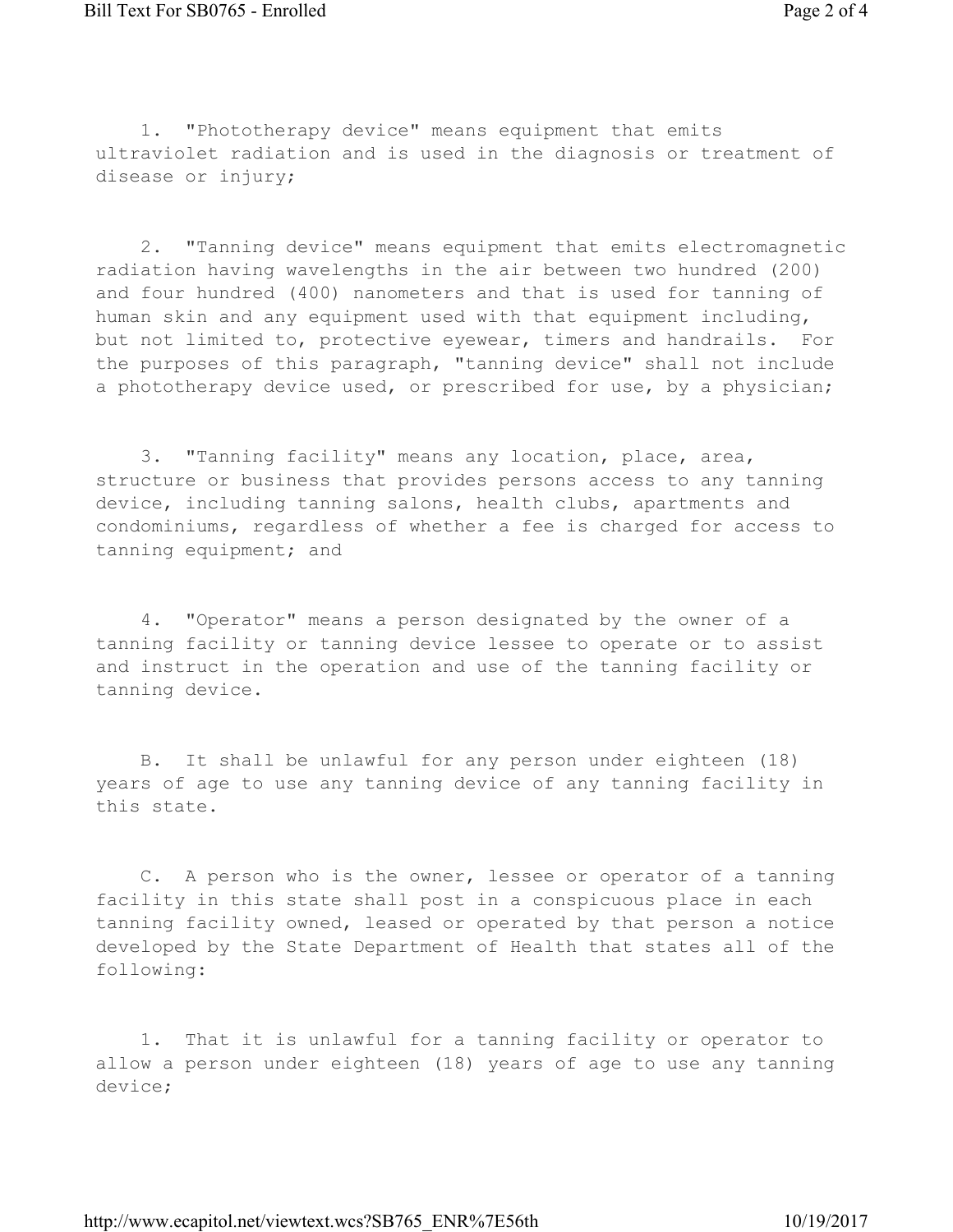2. That a tanning facility or operator that violates the provisions of this act shall be subject to a civil penalty;

3. That an individual may report a violation of one or more provisions of this act to the local law enforcement agency; and

4. The health risks associated with tanning including, but not limited to, skin cancer, premature aging of skin, burns to the skin and adverse reactions to certain medications, foods and cosmetics.

D. The State Board of Health shall promulgate rules to implement the provisions of this act.

SECTION 2. This act shall become effective November 1, 2017.

Passed the Senate the 22nd day of March, 2017.

Presiding Officer of the Senate

Passed the House of Representatives the 25th day of April, 2017.

Presiding Officer of the House

of Representatives

OFFICE OF THE GOVERNOR

http://www.ecapitol.net/viewtext.wcs?SB765\_ENR%7E56th 10/19/2017